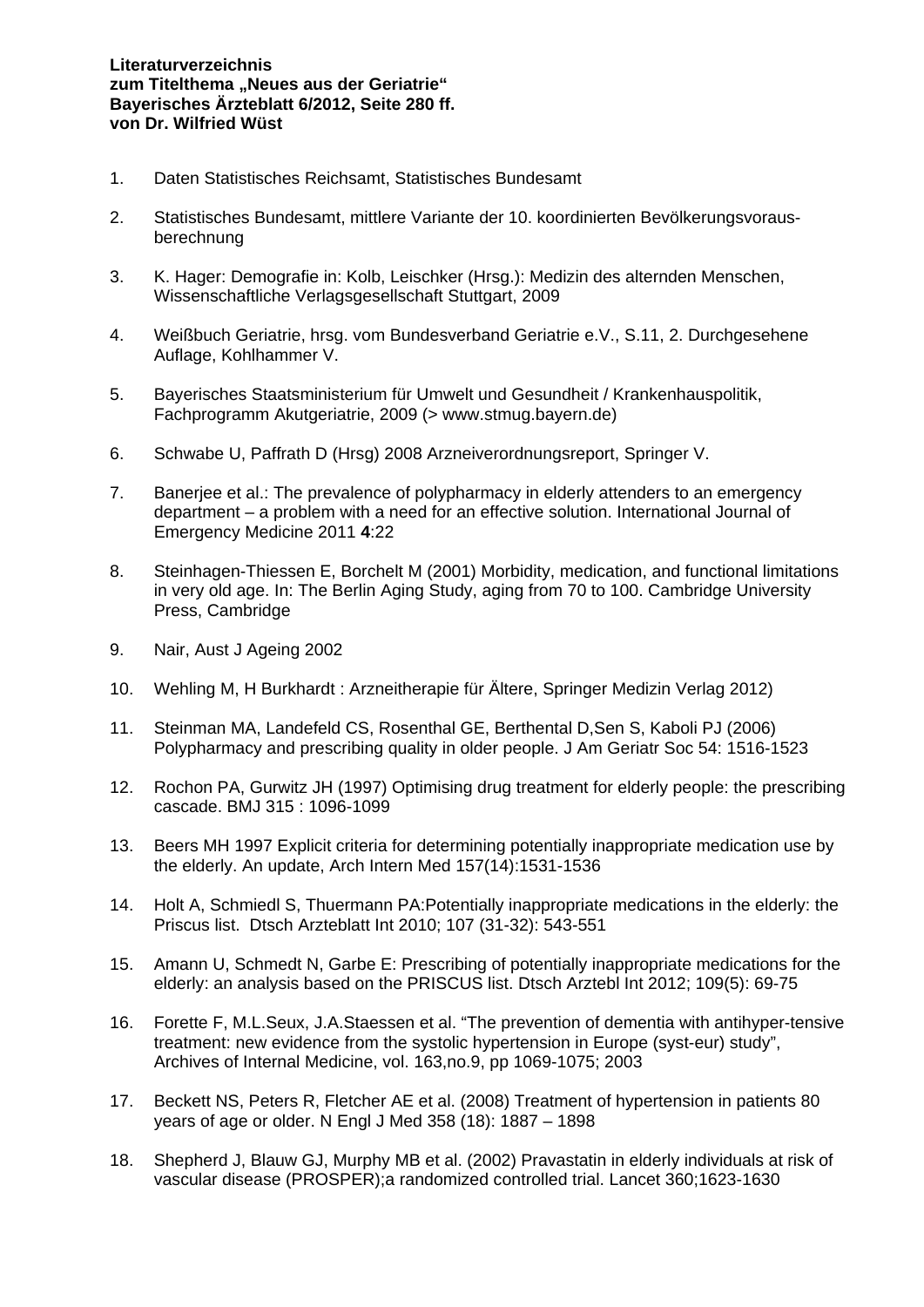## **Literaturverzeichnis**  zum Titelthema "Neues aus der Geriatrie" **Bayerisches Ärzteblatt 6/2012, Seite 280 ff. von Dr. Wilfried Wüst**

- 19. Fried LP, Tangen CM, Walston J et al. Frailty in older adults; evidence for a phenotype. J Gerontol A Biol Sci Med Sci 2001; 56: M 146-156
- 20. Voznesensky M, Walsh S, Dauser D et al .The association between dehydroepiandosterone and frailty in older men and women. Age and ageing 2009; **38**:401-406
- 21. Sieber C C :Frailty in: Kolb, Leischker (Hrsg): Medizin des alternden Menschen, Wissenschaftliche Verlagsgesellschaft Stuttgart, 2009
- 22. Rosenberg I. Summary comments:epidemiological and methodical problems in determining nutritional status of older persons. Am J Clin Nutr 1989;50:1231-3
- 23. Bauer J M, Sieber C C. Sarcopenia and frailty: a clinician´s controversial point of view. Exp Gerontol 2008; 43: 674 – 8
- 24. Cruz-Jentoft A J, Baeyens J P, Bauer J M et al. Sarcopenia: European consensus on definition and diagnosis. Age and ageing 2010; **39**: 412 -423
- 25. Dementia in Europe.Yearbook 2006. Alzheimer Europe 2006. http://ec.europa.eu/health/ph\_information/reporting/docs/2006\_dementiayearbook\_en.pdf
- 26. Eschweiler GW, Leyhe T, Klöppel S, Hüll M. Neue Entwicklungen in der Demenzdiagnostik. Dtsch Ärztebl Int 2010; 107(39):677-83
- 27. Riverol M and Lopez OL. (2011) Biomarkers in Alzheimer´s disease. Frontiers in Neurology,Volume 2, Article 46, pp 1.12
- 28. Wonjin Ji and Ilho Ha. Drug Development for Alzheimer´s Disease: Recent Progress. Exp Neurobiol 2010; 19:120-131
- 29. Wyss-Coray T and Rogers J. Inflammation in Alzheimer Disease-A Brief Review of the Basic Science and Clinical Literature.Cold Spring Harb Perspect Med 2012;2: a006346
- 30. Kröger E, Verreault L, Carmichael PH et al. Omega-3 fatty acids and risk of dementia:the Canadian Study of Health and Aging. Am J Clin Nutr. 2009 Jul; 90(1):184 -192
- 31. Cole GM, Frautschy SA. DHA may prevent age-related dementia. J Nutr 2010 Apr; 140 (4): 869-74
- 32. Polidori MC and Pientka L. A brief update of dementia prevention. Z Gerontol Geriat 2012; 45: 7-10
- 33. Bahrmann A, Bahrmann P, Kubiak T et al. Diabetes und Demenz. Z Gerontol Geriat 2012; 45: 17-22
- 34. Lüders S, Stöve S, Schrader J. Prävention der vaskulären Demenz. Internist 2012; 53: 2223-231
- 35. Igase M, Kohara K, Miki T. The Association between Hypertension and Dementia in the Elderly. Int J Hypertension 2012; Article ID 320648, 6 pp